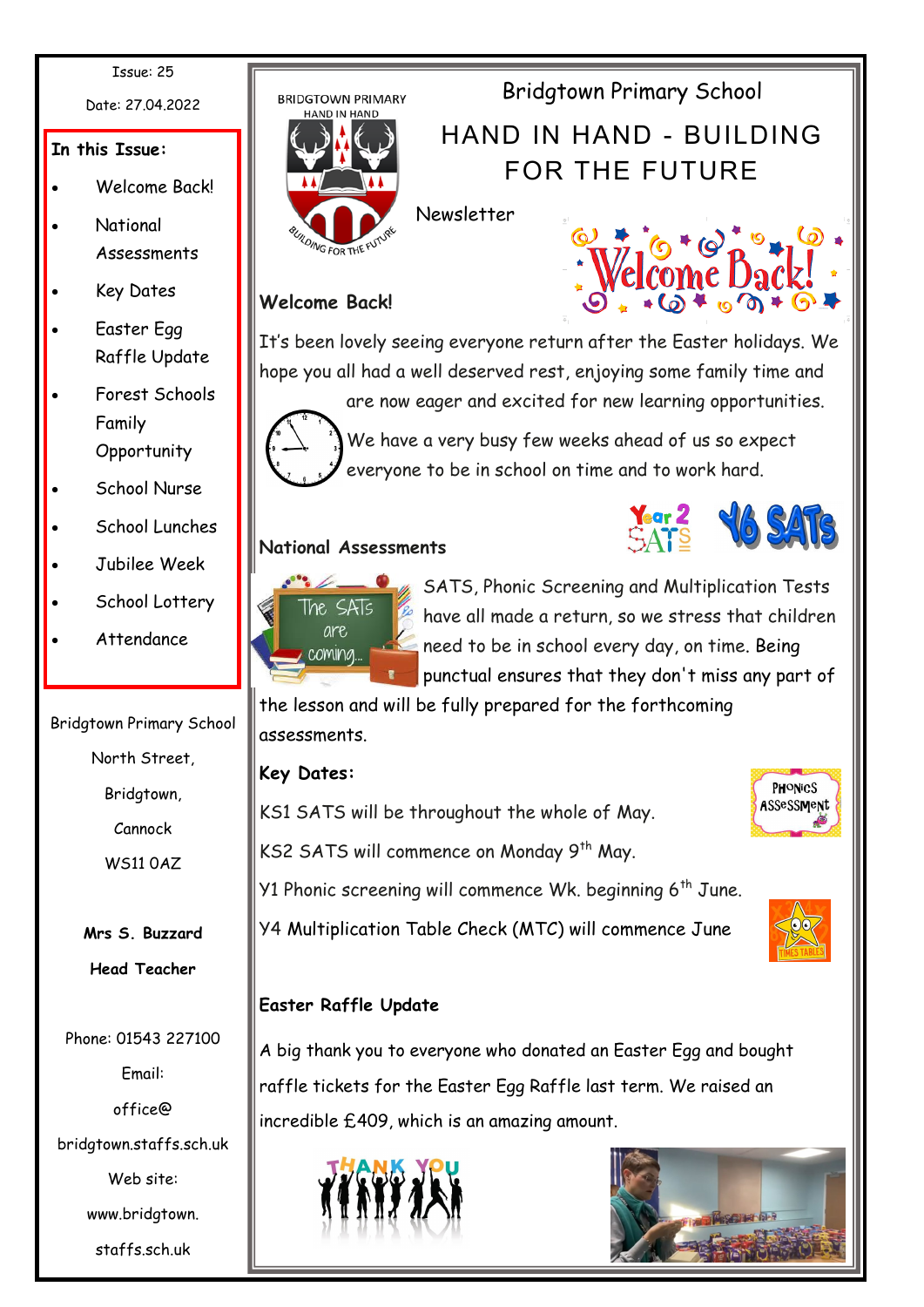**Forest Schools - Fully Funded Family Learning Opportunity.**

Community Forest Services Ltd are excited to be offering a free 10-week online course to families throughout Staffordshire to encourage learning and development through connecting to nature and the outdoors. It's fully funded through the Staffordshire Community Learning programme and is suitable for parents and carers with children aged 5-11 years.

The course invites families to learn together in their own

time, to try fun, hands-on activities designed by environmental specialists to help inspire curiosity, spark a joy for learning outdoors and nurture a love of nature.

If you are interested then please see the flyer for further details.

### **School Nurse**

Parents and carers of children aged 5-19 are invited to attend local community drop ins, where you can speak to your child"s school nurse about your child's health.

Parent drop-ins are now offered on a Wednesday morning at Cannock Children"s centre 09.30- 10.30 and a Wednesday afternoon drop in at Rugeley community centre 15.30-16.30

A Community Drop-in is an open access, confidential service that provides parents with the opportunity to "drop-in" without an appointment to discuss any aspects of your child"s health or wellbeing with a member of the Team.



Staffordshir



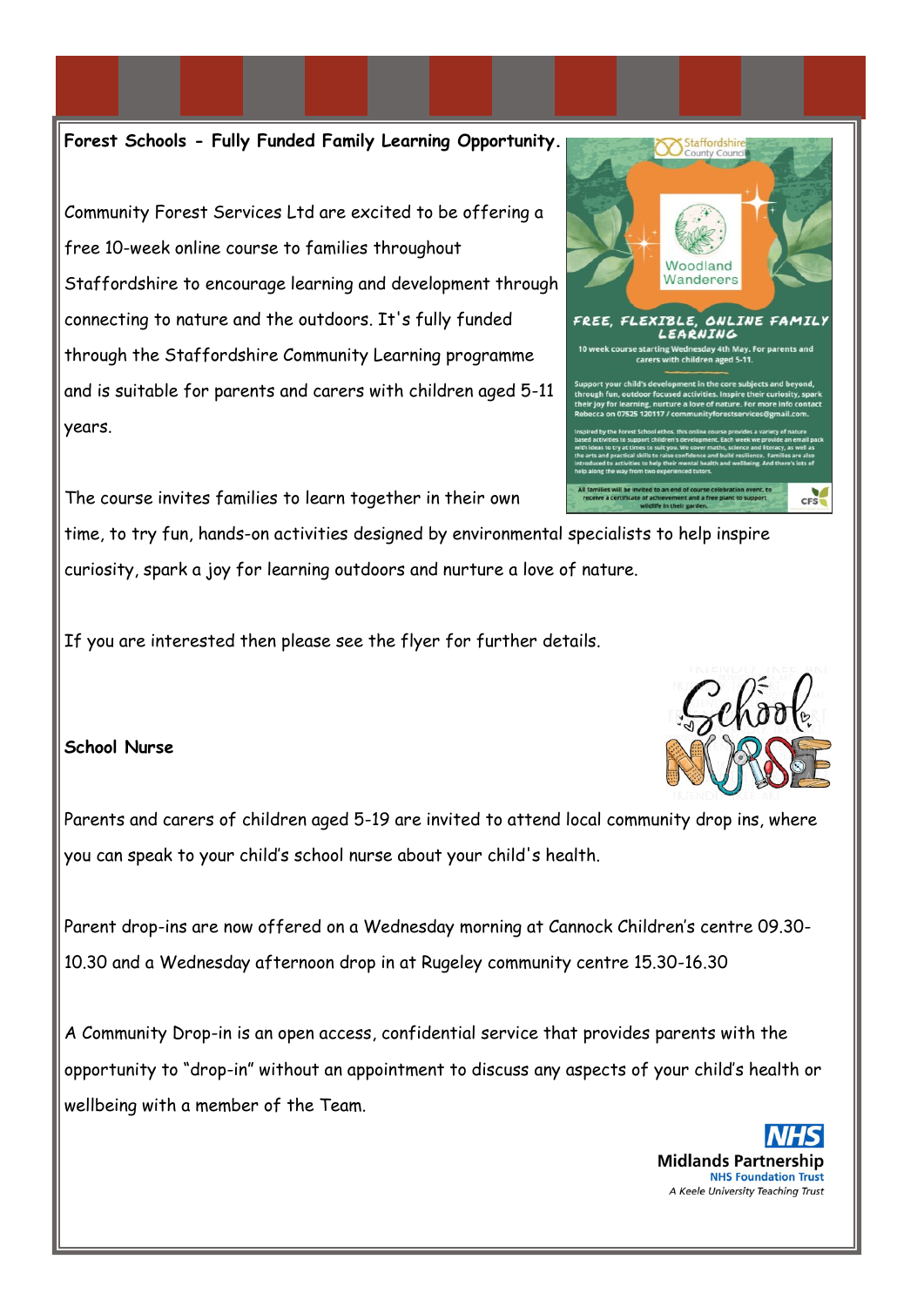### **School Lunches**

Price increase: As of25th April school lunches will now be £2.40 Schoolgrid have also added a new function that will stop parents



ordering from home if they do not have a credit or a Direct Debit set up on their account.



Please see the screenshot that you will see if you try to place an order without a credit on the account or a Direct Debit set up. Please note this does not affect your account if you are entitled to Free School Meals or if your child receives Universal Infant Free School Meals (Reception, Year 1 or Year 2).

If your SchoolGrid account is not in credit or does not have a Direct Debit set up, you will no longer be able to place an order for a meal provided by the school. You can top up your account by making a card payment via your SchoolGrid account or you can set up a Direct Debit via your SchoolGrid account (if your outstanding balance is less than £16).

#### **Jubilee Week**

To celebrate the Queen"s Jubilee, Wk. commencing 23rd May, the school will be running lots of exciting activities. One of these activities is to create a "Bridgtown Jubilee Portrait T-towel", one for EYFS & KS1 and one for KS2.



For this activity to be a success, we need to gauge an interest to see if the T-Towels will be bought. We are looking for a minimum sale of 50 towels per key stage. Orders will be taken on Parent Pay. The cost of the T-towel is £3.00. We ask that if you are interested, you place an order. A text message will be sent to shortly to let you know when Parent Pay is open for orders. We feel this would be a wonderful keepsake for the children and something to treasure in years to come. We will keep you updated of the order numbers and let you know when we hit 50.

### **School Lottery**

The next school lottery is Saturday 30th April. Go to www.yourschoollottery.co.uk to purchase your tickets